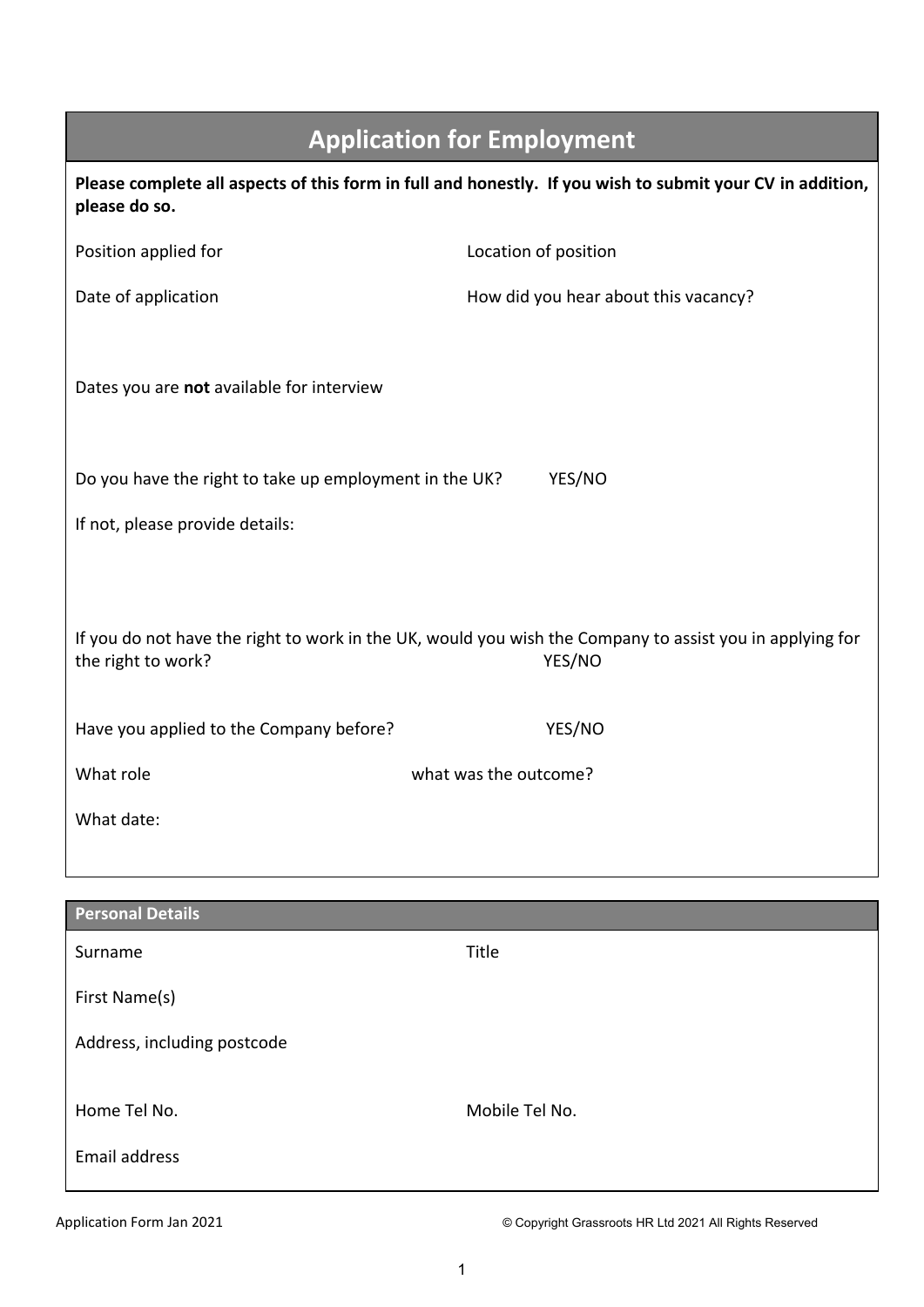| Do you hold a current full driving licence?                         | YES / NO      |
|---------------------------------------------------------------------|---------------|
| If you have any endorsements or issues pending please give details: |               |
| Do you have access to a car for work?                               | YES / NO      |
| Salary expectations                                                 | Notice period |

| <b>Education (from 11 - 16 years)</b> |       |                           |       |
|---------------------------------------|-------|---------------------------|-------|
| Name of School                        | Dates | <b>Examinations Taken</b> | Grade |
|                                       |       |                           |       |
|                                       |       |                           |       |
|                                       |       |                           |       |
|                                       |       |                           |       |
|                                       |       |                           |       |
|                                       |       |                           |       |
|                                       |       |                           |       |

| <b>Education (from 16 years)</b> |                        |       |                           |       |
|----------------------------------|------------------------|-------|---------------------------|-------|
| Name of College / University     | Full /<br>Part<br>Time | Dates | <b>Examinations Taken</b> | Grade |
|                                  |                        |       |                           |       |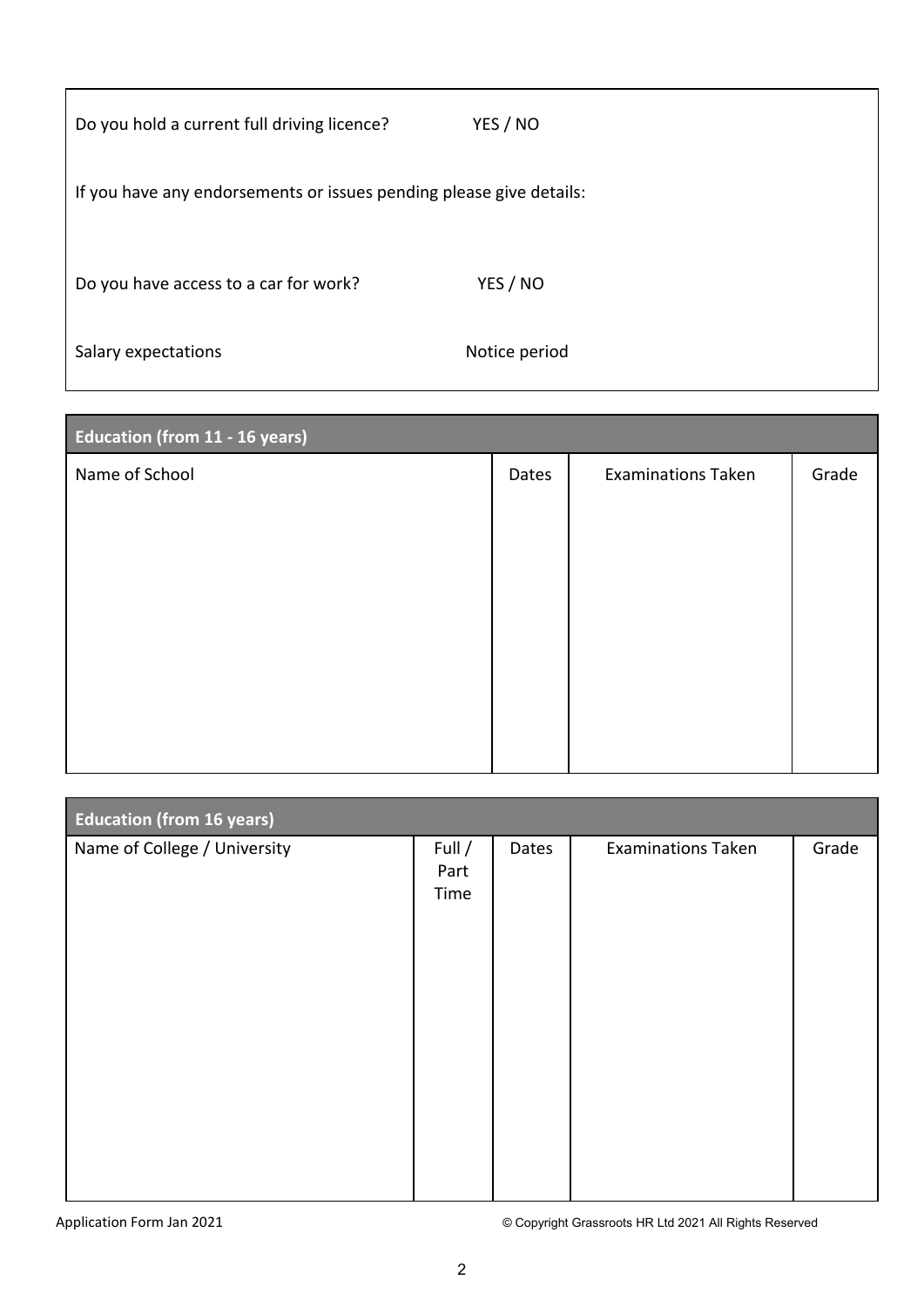| Any other qualifications / work related training relevant to this application |               |
|-------------------------------------------------------------------------------|---------------|
| Type of training or qualification                                             | Date Attained |
|                                                                               |               |
|                                                                               |               |
|                                                                               |               |
|                                                                               |               |

**Any other skills or personal qualities relevant to this application**

**Please use this section to explain why you are interested in this role, why you believe you are the best person for the job, along with any other information that may assist your application:**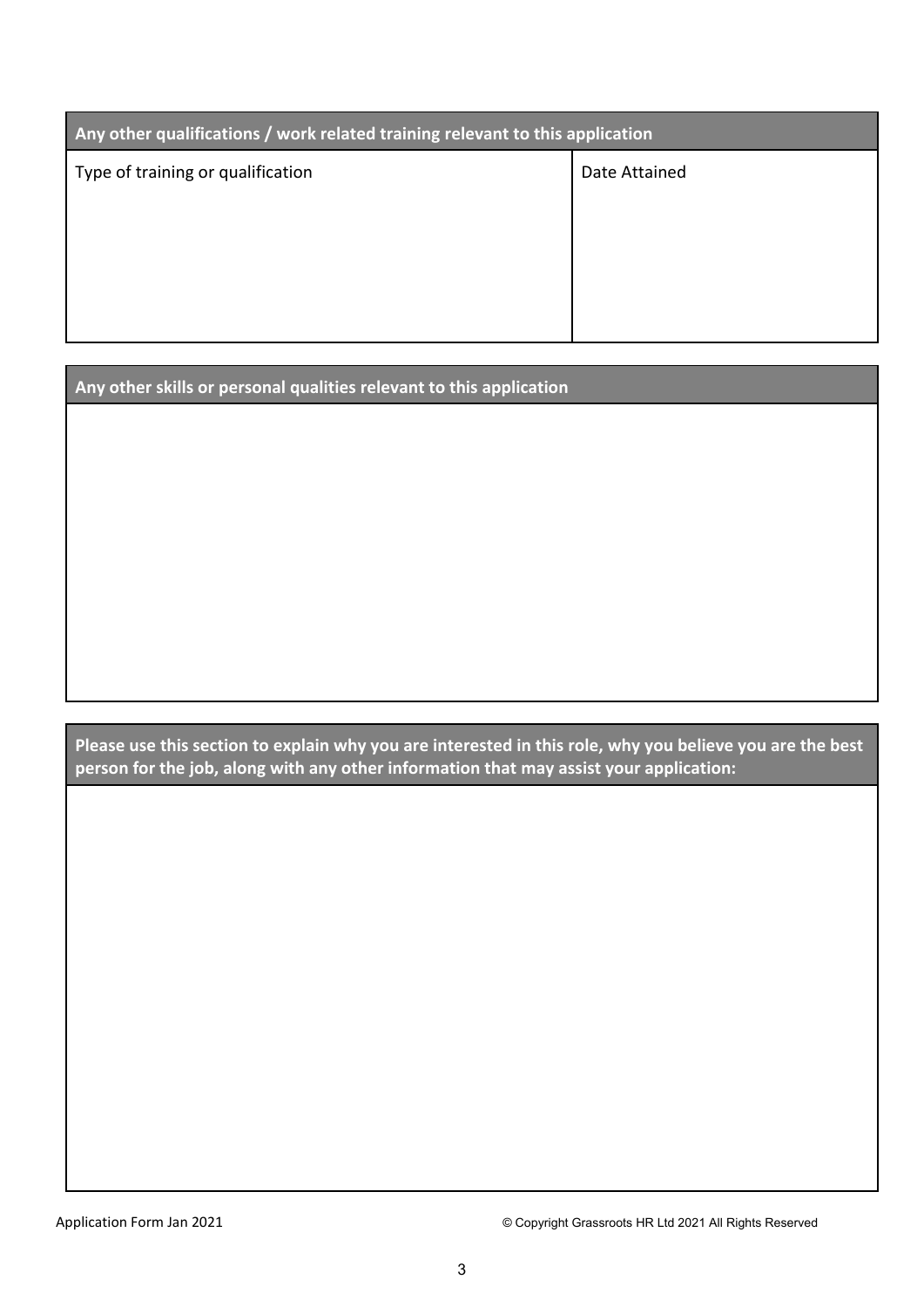| <b>Employment History, present or most recent position</b> |                    |
|------------------------------------------------------------|--------------------|
| Name of Employer                                           | Nature of business |
|                                                            |                    |
| Address                                                    | <b>Tel Number</b>  |
|                                                            |                    |
|                                                            |                    |
| Dates: from                                                | to                 |
| Job Title                                                  |                    |
| Type of work, duties and key responsibilities              |                    |
|                                                            |                    |
|                                                            |                    |
|                                                            |                    |
| Current salary                                             | <b>Bonus</b>       |
| Reason for leaving/wishing to leave                        |                    |
|                                                            |                    |
|                                                            |                    |
| Previous employment (Most recent first)                    |                    |
| Name of Employer                                           | <b>Tel Number</b>  |
|                                                            |                    |
| Address                                                    |                    |
|                                                            |                    |
| Job Title                                                  |                    |
| Type of work, duties and key responsibilities              |                    |
|                                                            |                    |
|                                                            |                    |
|                                                            |                    |
| from<br>Dates:                                             | to                 |
| Salary £                                                   |                    |
| Reason for leaving                                         |                    |
|                                                            |                    |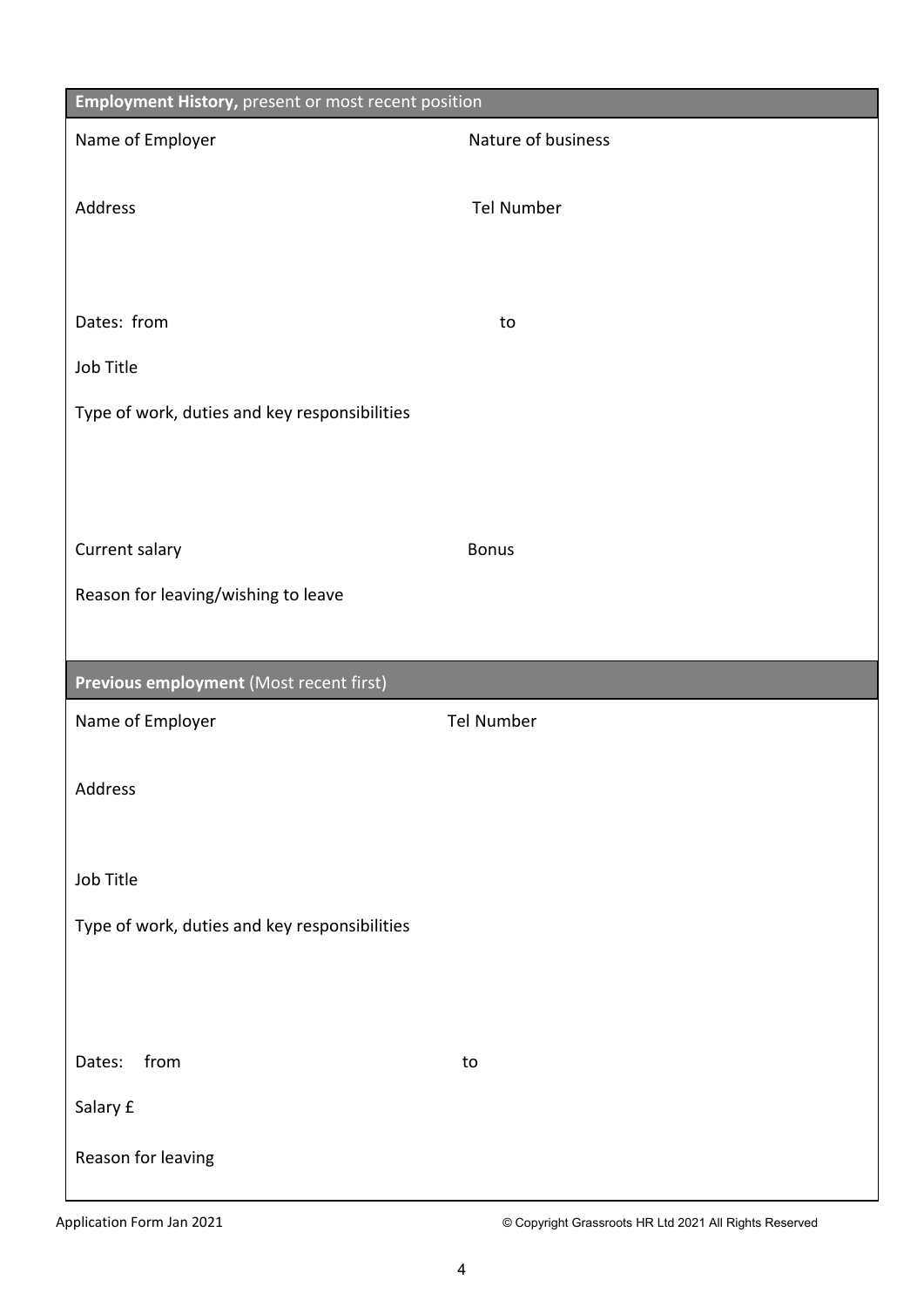| Name of Employer                              | Tel Number        |
|-----------------------------------------------|-------------------|
|                                               |                   |
| Address                                       |                   |
|                                               |                   |
| Job Title                                     |                   |
| Type of work, duties and key responsibilities |                   |
|                                               |                   |
|                                               |                   |
|                                               |                   |
| from<br>Dates:                                | to                |
| Salary £                                      |                   |
| Reason for leaving                            |                   |
|                                               |                   |
| Name of Employer                              | <b>Tel Number</b> |
| Address                                       |                   |
|                                               |                   |
| Job Title                                     |                   |
|                                               |                   |
| Type of work, duties and key responsibilities |                   |
|                                               |                   |
|                                               |                   |
| from<br>Dates:                                | to                |
| Salary £                                      |                   |
|                                               |                   |
| Reason for leaving                            |                   |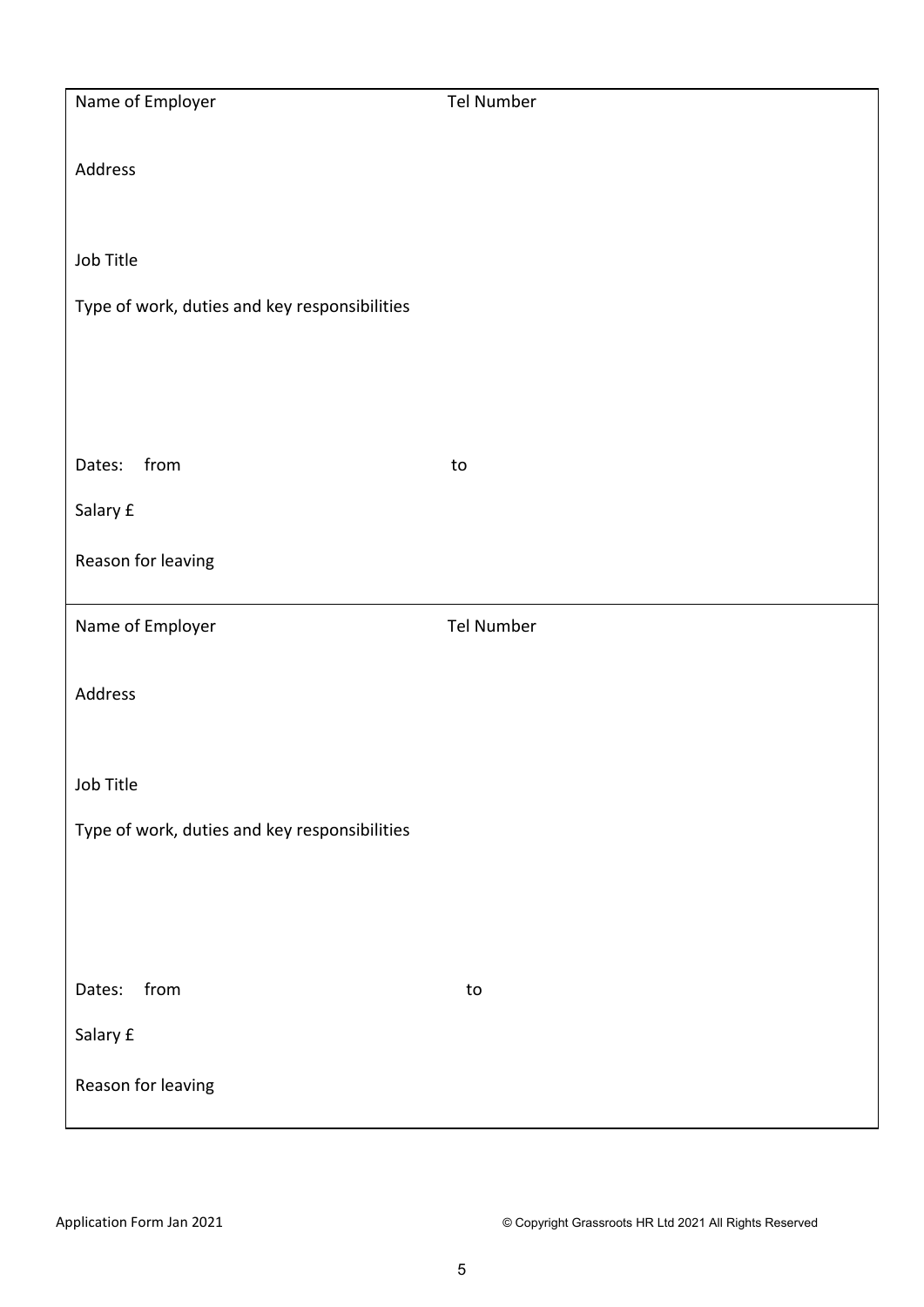**Please give details of, and provide an explanation for, any time when you were not either working or in full-time education:**

*..please continue on an additional sheet if necessary, in the same format.*

## **Support**

If you are disabled, please give details of any special arrangements you require to attend interview or support your application in any way (this is so we can comply with our responsibilities under the Equality Act 2010).

| References – Please note these will only be requested, with your permission, if you are offered a |  |  |
|---------------------------------------------------------------------------------------------------|--|--|
| position                                                                                          |  |  |

| A. Most recent employer (or education if first job) | B. Next to most recent employer |
|-----------------------------------------------------|---------------------------------|
|                                                     |                                 |
| Name                                                | Name                            |
| Address                                             | Address                         |
|                                                     |                                 |
| Email                                               | Email                           |
| Tel                                                 | Tel                             |

| <b>Supplemental Information</b>                                                  |          |
|----------------------------------------------------------------------------------|----------|
| Have you ever been dismissed from any previous employer?                         | YES / NO |
| Do you have any other employment or commercial interests? If yes, please detail. | YES / NO |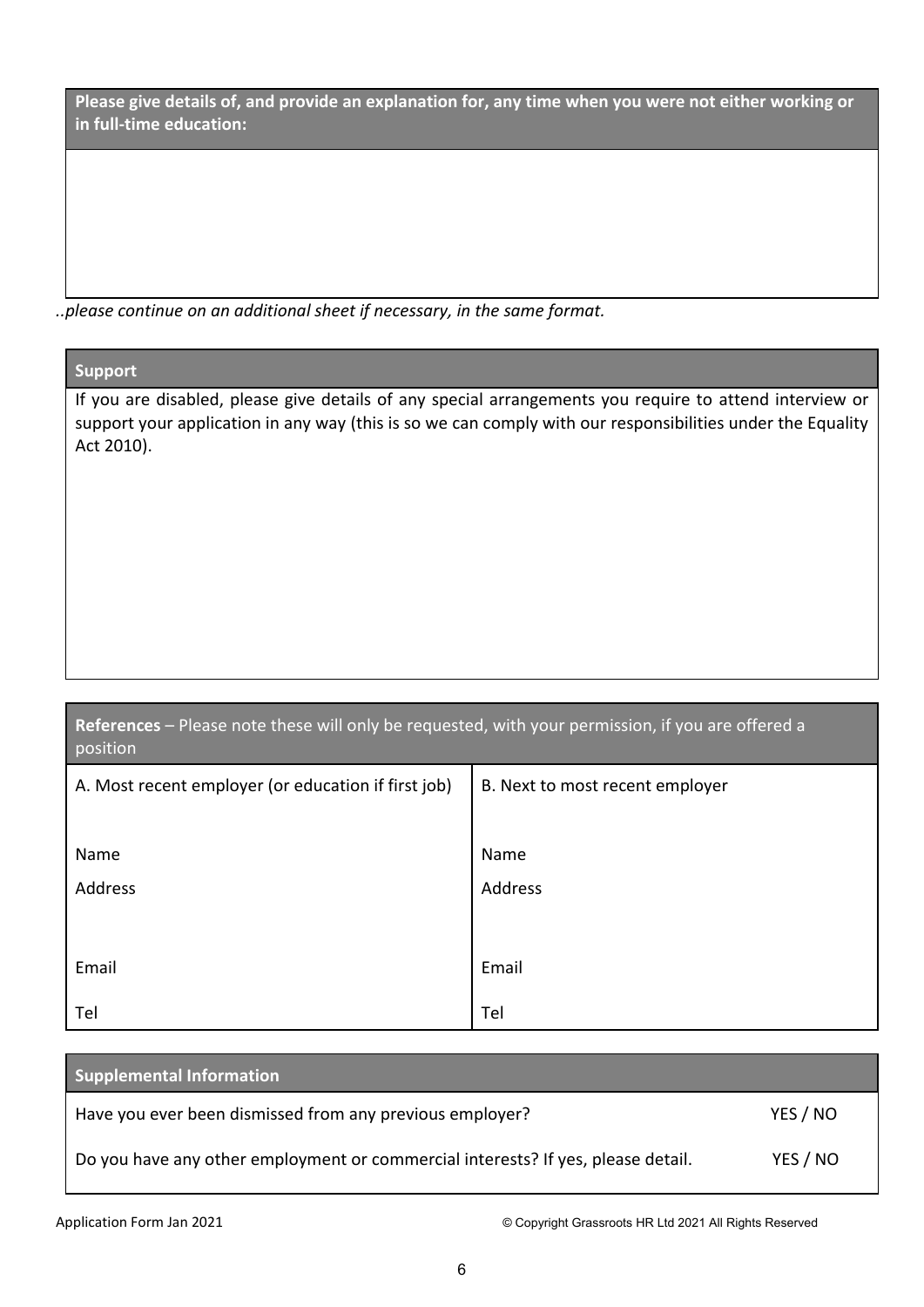| YES / NO |
|----------|
|          |
|          |
| YES / NO |
|          |
|          |
|          |
|          |

## **Rehabilitation of Offenders Act 1974**

In order to protect the public, the post you have applied for is exempt from certain provisions of the Rehabilitation of Offenders Act 1974. So that we can perform or exercise our obligations or rights under employment law, you are therefore required to disclose all and any cautions or convictions, whether spent or unspent, unless it is either a "protected caution" or a "protected conviction" under the terms of the Rehabilitation of Offenders Act 1974 (Exceptions) Order 1975 (Amendment) (England and Wales) Order 2020.

The amendments to the Rehabilitation of Offenders Act 1974 (Exceptions) Order 1975 (2013 and 2020) provides that when applying for certain jobs and activities, certain convictions and cautions are considered 'protected'. This means that they do not need to be disclosed to employers, and if they are disclosed, employers cannot take them into account.

All information provided about criminal cautions, convictions and offences will be kept in the strictest confidence and only used for the purpose of assessing your suitability for the post you have applied for.

Please note that protected cautions and convictions do not need to be disclosed. Guidance about whether a conviction or caution should be disclosed can be found on the Ministry of Justice website and we advise you check before completing this section.

Do you have any unspent conditional cautions or convictions under the Rehabilitation of Offenders Act 1974? YES / NO

Do you have any adult cautions (simple or conditional) or spent convictions that are not protected as defined by the Rehabilitation of Offenders Act 1974 (Exceptions) Order 1975 (Amendment) (England and Wales) Order 2020? YES / NO